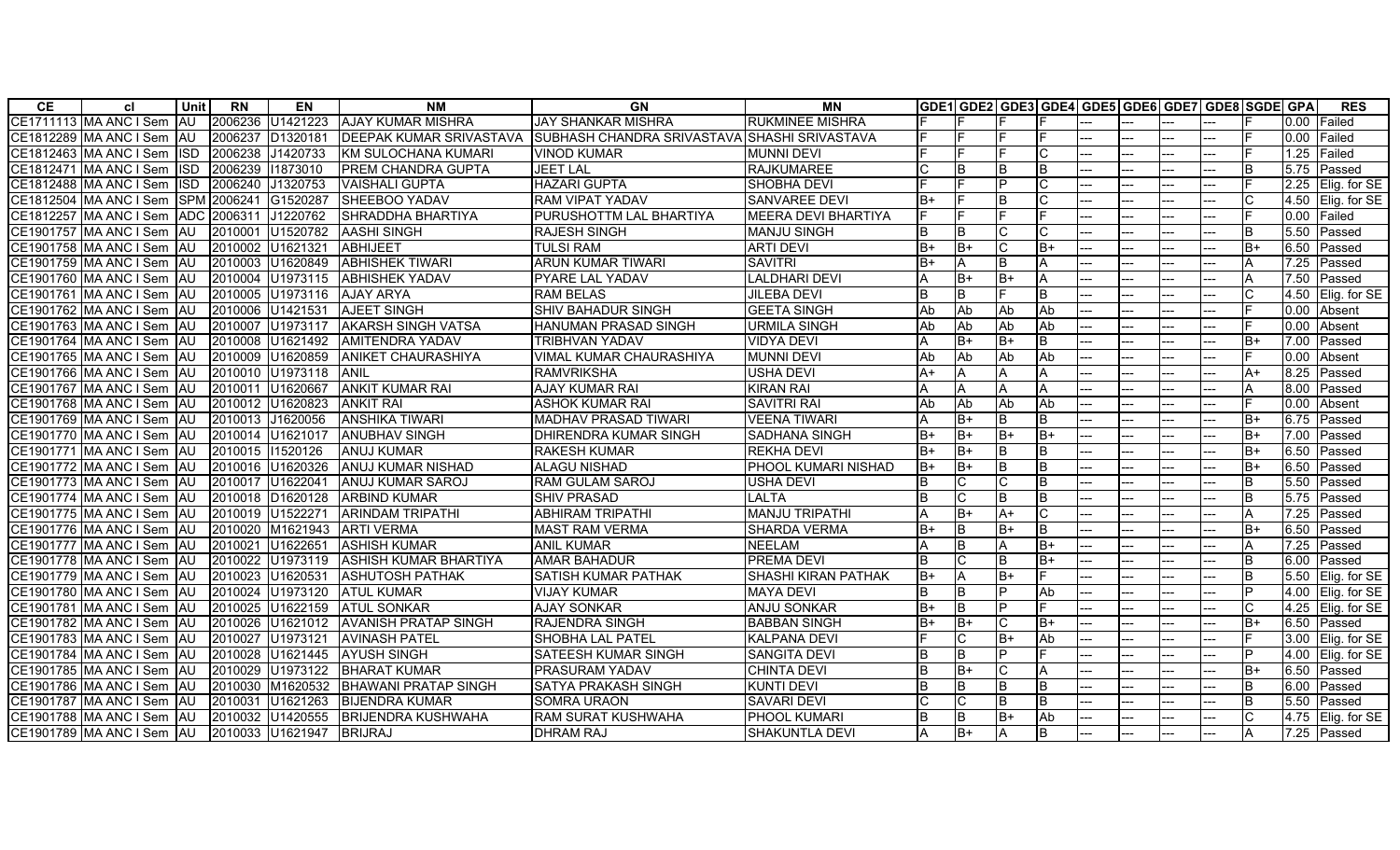| CE1901790 MA ANC I Sem AU<br>2010034 U1621180              |          | <b>ICHANDAN YADAV</b>         | <b>RAJESH YADAV</b>            | <b>PREMA DEVI</b>         | lB+  | IB.  |      | IB+  |  |     |     |      |      | 6.00 Passed         |
|------------------------------------------------------------|----------|-------------------------------|--------------------------------|---------------------------|------|------|------|------|--|-----|-----|------|------|---------------------|
| 2010035 U1621404<br>CE1901791 MA ANC I Sem<br><b>IAU</b>   |          | <b>CHHAYA GUPTA</b>           | <b>RAJENDRA GUPTA</b>          | <b>NIRMALA GUPTA</b>      | Ab   | Ab   | Ab   | Ab   |  |     |     |      | 0.00 | Absent              |
| CE1901792 MA ANC I Sem<br><b>AU</b><br>2010036 U1620168    |          | <b>DEVENDRA KUMAR YADAV</b>   | <b>LALLURAM YADAV</b>          | <b>VIDYAWATI DEVI</b>     | Ab   | B    | Ab   |      |  |     |     |      | 1.50 | <b>Failed</b>       |
| CE1901793 MA ANC I Sem<br><b>JAU</b><br>2010037 U1422004   |          | <b>DEVESH PASWAN</b>          | <b>NAND LAL SAROJ</b>          | <b>SUSHEELA</b>           | lB.  |      |      |      |  |     |     |      | 3.75 | Elig. for SE        |
| 2010038 U1620685<br>ICE1901794 IMA ANC I Sem IAU           |          | <b>IDHRUV KANT SINGH</b>      | <b>VIVEK SINGH</b>             | <b>PRAMILA</b>            | A    |      |      | ΙA   |  |     |     |      | 7.50 | Passed              |
| 2010039 U1522980<br>CE1901795 MA ANC I Sem<br><b>JAU</b>   |          | <b>DIBYA YADAV</b>            | <b>LAL CHANDRA YADAV</b>       | <b>SHYAMA DEVI</b>        | lB.  | B    |      |      |  |     |     | R    | 5.25 | Passed              |
| CE1901796 MA ANC I Sem<br><b>JAU</b>                       |          | 2010040 M1620635 DINESH SETH  | <b>UPENDRA SETH</b>            | <b>PREM SHEELA DEVI</b>   | B+   |      | $B+$ | lB+  |  |     |     | B+   | 6.50 | Passed              |
| CE1901797 MA ANC I Sem<br>2010041 M1620640<br><b>IAU</b>   |          | <b>DIVYA PRAKASH SHUKLA</b>   | <b>PRARTHNESH KUMAR SHUKLA</b> | <b>REKHA DEVI SHUKLA</b>  | B+   |      |      | IB+  |  |     |     | B+   | 7.00 | Passed              |
| CE1901798 MA ANC I Sem<br>2010042<br>IAU                   | 11620346 | <b>GOVIND YADAV</b>           | <b>UMESH YADAV</b>             | <b>ARATI DEVI</b>         | lB+  | B    | $B+$ | IB+  |  | .   |     | B+   | 6.75 | Passed              |
| CE1901799 MA ANC I Sem<br><b>JAU</b><br>2010043 U1973123   |          | <b>GULNAZ ANJUM</b>           | <b>FAIYAZUL HAQUE</b>          | <b>SANNO BEGUM</b>        | lB+  | B+   | B+   | lB+  |  |     |     | B+   | 7.00 | Passed              |
| 2010044 U1621283<br>CE1901800 MA ANC I Sem AU              |          | <b>GUNJA GOND</b>             | <b>KALI PRASAD GOND</b>        | <b>SHEELA</b>             | lB.  | B    |      | B    |  |     |     | R    | 5.50 | Passed              |
| CE1901801 MA ANC I Sem AU<br>2010045 U1622303              |          | <b>HAMENDRA KUMAR</b>         | <b>RAMKUWAR SINGH</b>          | <b>PANMATI DEVI</b>       | lB+  |      | A+   | IB+  |  |     |     |      | 7.75 | Passed              |
| CE1901802 MA ANC I Sem AU<br>2010046 U1620986              |          | <b>HARSHIT GUPTA</b>          | <b>SATISH GUPTA</b>            | <b>REKHA GUPTA</b>        | $B+$ |      |      | B+   |  |     |     | $B+$ | 7.00 | Passed              |
| CE1901803 MA ANC I Sem AU<br>2010047 U1973124              |          | <b>HRIDESH JAISWAL</b>        | KAILASHCHANDRA                 | <b>MAYA DEVI</b>          | lB+  | ΙA   | $B+$ | IB+  |  |     |     | A    | 7.25 | Passed              |
| CE1901804 MA ANC I Sem<br>IAU<br>2010048                   | U1620977 | <b>IINDRA BHUSHAN TIWARI</b>  | <b>RAJENDRA PRASAD TIWARI</b>  | <b>RAMWATI TIWARI</b>     | B+   |      | B+   | IB.  |  |     |     | B+   | 7.00 | Passed              |
| CE1901805 MA ANC I Sem<br>IAU<br>2010049                   |          | 14AU/1101 JJANG BAHADUR PATEL | <b>RADHEY SHYAM</b>            | <b>AMARAWATI DEVI</b>     | B+   | R    |      | IB.  |  |     |     |      | 5.75 | Passed              |
| 2010050 U1620050<br>CE1901806 MA ANC I Sem<br>IAU          |          | <b>JYOTI VERMA</b>            | <b>MAHAVEER VERMA</b>          | <b>USHA VERMA</b>         | Ab   | Ab   | Ab   | Ab   |  |     |     |      | 0.00 | Absent              |
| CE1901807 MA ANC I Sem<br><b>AU</b><br>2010051 U1620881    |          | KAVITA MAURYA                 | KUNDAN MAURYA                  | <b>ANEETA MAURYA</b>      | $B+$ |      | B+   | lB.  |  |     |     | B+   | 6.50 | Passed              |
| 2010052 J1620246<br>CE1901808 MA ANC I Sem<br><b>AU</b>    |          | <b>KM CHANDA</b>              | <b>NANDLAL RAM</b>             | <b>CHANDRAVATI DEVI</b>   | Ab   | Ab   | Ab   | Ab   |  |     |     |      | 0.00 | Absent              |
| CE1901809 MA ANC I Sem<br>2010053 U1622646<br>IAU          |          | KM GARIMA SINGH               | CHANDRAKANT                    | CHANDRAKANT               | Ab   | Ab   | Ab   | Ab   |  |     |     |      | 0.00 | Absent              |
| CE1901810 MA ANC I Sem<br>2010054 U1621915<br>l Al J       |          | <b>KM NEHA</b>                | <b>RAJA RAM</b>                | <b>SUNITA DEVI</b>        |      | $B+$ |      | B    |  | --- |     | B+   | 6.75 | Passed              |
| 2010055 0820441<br>CE1901811 IMA ANC I Sem<br><b>IAU</b>   |          | <b>IKRISHNA KUMAR YADAV</b>   | <b>VISHWANATH YADAV</b>        | <b>SHARDA DEVI</b>        | B+   | B+   |      | lB.  |  |     |     | B+   | 6.50 | Passed              |
| 2010056<br>CE1901812 MA ANC I Sem<br>IAU                   | 11420429 | <b>KULDEEP</b>                | <b>AJAY BAHADUR</b>            | <b>SEEMA DEVI</b>         |      | $B+$ |      | lB.  |  |     |     | B+   | 7.00 | Passed              |
| 2010057 U1973125<br>CE1901813 MA ANC I Sem AU              |          | <b>KULDEEP PANDEY</b>         | <b>UMANATH PANDEY</b>          | <b>GEETA PANDEY</b>       | $B+$ | B    |      | Ab   |  |     |     |      | 5.25 | Elig. for SE        |
| 2010058 U1522912<br>CE1901814 MA ANC I Sem AU              |          | LAKSHMI NARAYAN BIND          | <b>RAJBAHADUR BIND</b>         | <b>NIRMALA DEVI</b>       |      | $B+$ |      | B    |  |     |     | B+   | 6.75 | <b>Passed</b>       |
| 2010059 U1621399<br>ICE1901815 IMA ANC I Sem IAU           |          | <b>MAMTA PATEL</b>            | <b>IMUNNA SINGH PATEL</b>      | <b>RUSHMA SINGH PATEL</b> | A    |      | A+   | A    |  |     |     | A+   | 8.25 | Passed              |
| ICE1901816 IMA ANC I Sem<br>IAU<br>2010060 U1973126        |          | <b>IMANDHATA SINGH</b>        | <b>IPRAMOD KUMAR SINGH</b>     | <b>NILAM SINGH</b>        | Ab   | Ab   | Ab   | Ab   |  |     |     |      | 0.00 | Absent              |
| CE1901817 MA ANC I Sem<br><b>JAU</b><br>2010061 U1973127   |          | <b>MANEESHA</b>               | <b>DIGVIJAY</b>                | <b>ASHA DEVI</b>          |      | $A+$ | $A+$ | A    |  |     |     | $A+$ | 8.50 | Passed              |
| 2010062 11620543<br>CE1901818 MA ANC I Sem<br><b>AU</b>    |          | <b>MANOJ KUMAR</b>            | <b>RAM JIYAVAN</b>             | <b>LILAVATI</b>           | lB+  | B    |      | lB.  |  |     |     | B+   | 6.25 | Passed              |
| CE1901819 MA ANC I Sem AU<br>2010063 U1973128              |          | MANOJ VISHWAKARMA             | <b>MOTI VISHWAKARMA</b>        | <b>NISHA DEVI</b>         | B+   | $B+$ | $B+$ | B+   |  |     |     | B+   | 7.00 | Passed              |
| CE1901820 MA ANC I Sem<br>2010064<br>IAU                   | U1973129 | <b>MAZID ALI HUDA</b>         | <b>SHAMSHUL HUDA</b>           | <b>NOORJAHAN</b>          | Þ    |      |      |      |  |     |     |      | 1.00 | Failed              |
| ICE1901821 IMA ANC I Sem<br><b>IAU</b><br>2010065 U1973130 |          | MEHJABEEN MUMTAZ              | <b>GULAM ALI</b>               | <b>MUMTAZ BEGUM</b>       | B+   |      | A+   | $B+$ |  |     |     |      | 7.75 | Passed              |
| CE1901822 MA ANC I Sem<br>IAU<br>2010066 U1621885          |          | <b>MITHILESH KAUSHAL</b>      | <b>DASHRATH RAM</b>            | <b>CHANDA DEVI</b>        | $B+$ | B+   |      |      |  |     |     |      | 7.50 | Passed              |
| CE1901823 MA ANC I Sem<br>2010067<br><b>IAU</b>            | U1620867 | <b>MO AFZAL</b>               | <b>MO SHARIF</b>               | <b>GULSHAN BEGAM</b>      | ΙA   | A    | $B+$ | ΙB   |  |     |     |      | 7.25 | Passed              |
| <b>JAU</b><br>2010068 U1973131<br>CE1901824 MA ANC I Sem   |          | <b>MOHIT YADAV</b>            | <b>RADHESHAM YADAV</b>         | <b>URMILA</b>             | lB.  | R    |      | A    |  |     |     |      | 5.00 | Elig. for SE        |
| CE1901825 MA ANC I Sem AU<br>2010069 U1621393              |          | NADEEM AHMAD                  | <b>WAHIDULLA</b>               | <b>SHAFIOAN</b>           | Ab   | Ab   | Ab   | Ab   |  |     |     |      | 0.00 | Absent              |
| CE1901826 MA ANC I Sem AU<br>2010070 J1620305              |          | <b>NASHRA AKBAR</b>           | <b>MOHAMMAD AKBAR</b>          | <b>SHAMAMA NIGAR</b>      | ΙA   | ΙA   |      | A    |  |     |     |      | 8.00 | Passed              |
| CE1901827 MA ANC I Sem<br><b>AU</b><br>2010071             | M1620956 | NAVNEET YADAV                 | <b>VIJAY BAHADUR YADAV</b>     | <b>SUSHILA DEVI</b>       |      | B+   | $B+$ | $B+$ |  |     |     |      | 7.25 | Passed              |
| CE1901828 MA ANC I Sem AU<br>2010072 U1973132              |          | <b>NEELAM CHAUDHARY</b>       | <b>PURUSHOTTAM CHAUDHRY</b>    | <b>KUSUM DEVI</b>         | lB+  |      |      | IB+  |  |     |     |      | 6.00 | Passed              |
| CE1901829 MA ANC I Sem<br><b>AU</b><br>2010073 U1621469    |          | NEERAJ MAURYA                 | PANCHU LAL MAURYA              | <b>KAMALA DEVI</b>        | Ab   | Ab   | Ab   | Ab   |  |     |     |      | 0.00 | Absent              |
| CE1901830 MA ANC I Sem AU<br>2010074 U1521019              |          | <b>INEHA KHARWAR</b>          | <b>RAMBACHAN KHARWAR</b>       | <b>JANKI DEVI</b>         | lB.  |      |      |      |  | --- | --- |      |      | $3.75$ Elig. for SE |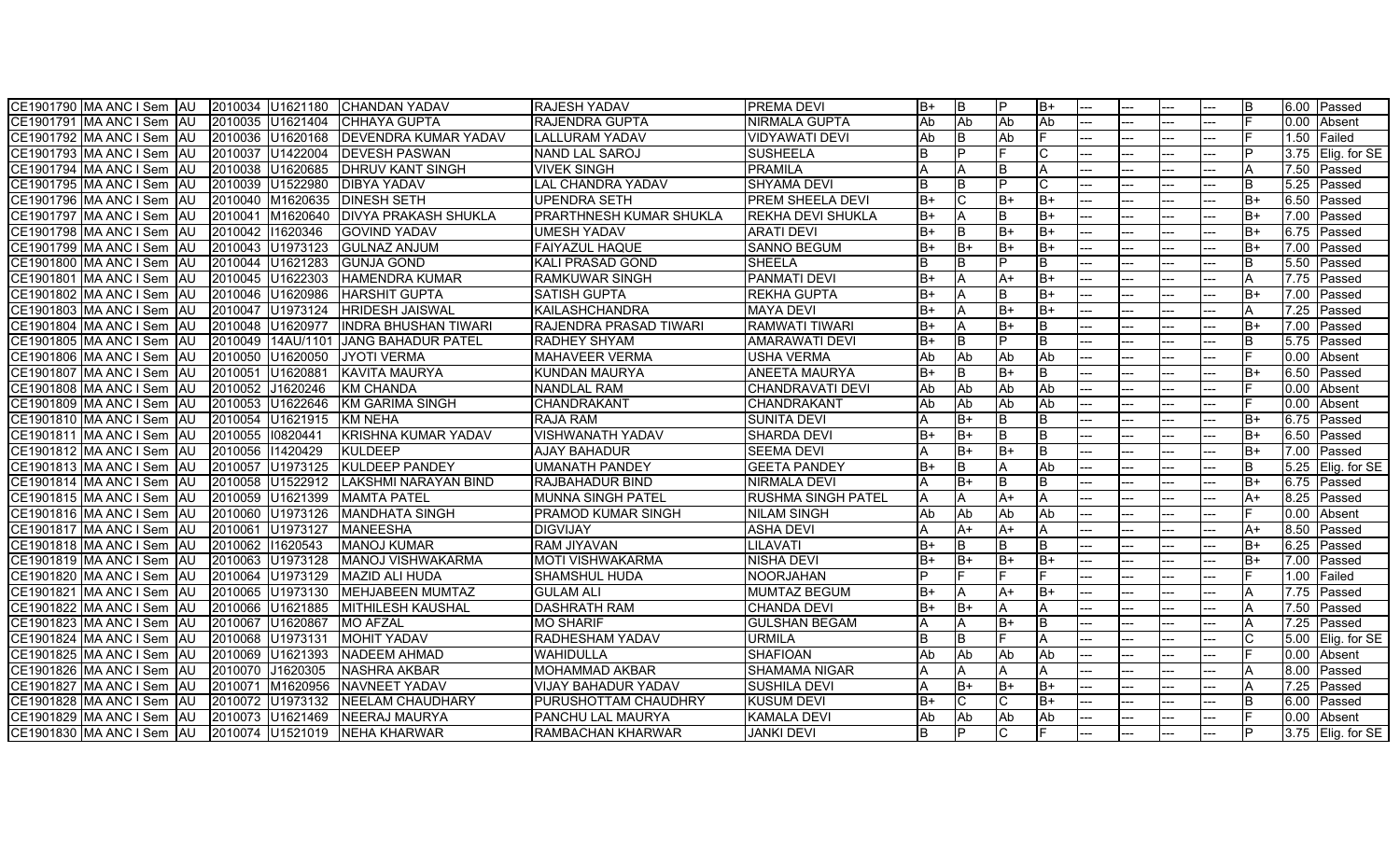| CE1901831 MA ANC I Sem AU<br>2010075 U1621091              |          | <b>NIDHI</b>                                  | <b>SURESH CHANDRA</b>        | <b>ISANGEETA</b>          | ΙA+      | B+       | ΙA+  | lB+       |  |     |              | 8.00 | Passed       |
|------------------------------------------------------------|----------|-----------------------------------------------|------------------------------|---------------------------|----------|----------|------|-----------|--|-----|--------------|------|--------------|
| 2010076 U1621821<br>CE1901832 MA ANC I Sem<br><b>IAU</b>   |          | <b>PANKAJ PATEL</b>                           | <b>MUNNA SINGH PATEL</b>     | <b>RUSHMA SINGH PATEL</b> | ΙA       | $B+$     | B+   | $B+$      |  |     |              | 7.25 | Passed       |
| CE1901833 MA ANC I Sem<br><b>AU</b><br>2010077 U1973133    |          | <b>POOJA KOTARYA</b>                          | <b>ANIL KUMAR</b>            | <b>RITA KOARYA</b>        | Ab       | Ab       | Ab   | Ab        |  |     |              | 0.00 | Absent       |
| CE1901834 MA ANC I Sem<br><b>AU</b><br>2010078 U1622206    |          | <b>PRAFUL SINGH</b>                           | <b>SHYAM KANAHAIYA SINGH</b> | <b>SUNITA SINGH</b>       |          | B+       | B+   | B+        |  |     |              | 7.25 | Passed       |
| 2010079 U1973134<br>CE1901835 IMA ANC I Sem<br><b>IAU</b>  |          | <b>IPRAGATI SINGH</b>                         | <b>JAY PRAKASH SINGH</b>     | <b>GYANTEE SINGH</b>      | $A+$     |          | $A+$ | A         |  |     | A+           | 8.50 | Passed       |
| CE1901836 MA ANC I Sem<br><b>IAU</b><br>2010080            | U1620964 | <b>PRASHANT KUMAR</b>                         | <b>IDUKHRAJ CHAUDHARY</b>    | <b>JAI DEVI CHAUDHARY</b> | lB+      | B        |      | B+        |  |     | B+           | 6.50 | Passed       |
| CE1901837 MA ANC I Sem<br><b>AU</b><br>2010081             | U1620946 | PRATYANSHA                                    | <b>RAJENDRA KUMAR</b>        | <b>LEELA VATI</b>         | B+       | <b>B</b> |      | lB+       |  |     | B+           | 6.50 | Passed       |
| CE1901838 MA ANC I Sem<br>2010082 U1522415<br>IAU          |          | <b>PRAYAS YADAV</b>                           | <b>OMPRAKASH YADAV</b>       | <b>USHA YADAV</b>         | Ab       | Ab       | Ab   | Ab        |  |     |              | 0.00 | Absent       |
| CE1901839 MA ANC I Sem<br>2010083<br><b>IAU</b>            | U1523049 | <b>PUJA GAUTAM</b>                            | <b>RAM LAL</b>               | <b>NEELAM DEVI</b>        | $B+$     |          |      | B+        |  | .   | B+           | 6.25 | Passed       |
| CE1901840 MA ANC I Sem<br><b>JAU</b><br>2010084            | U1622856 | PUSHPENDRA SINGH GURJAR DEVENDRA SINGH        |                              | <b>URWASHI SINGH</b>      |          | B        |      | lB.       |  |     | B+           | 6.50 | Passed       |
| CE1901841 MA ANC I Sem IAU<br>2010085 D1620372             |          | <b>RAGHVENDRA SINGH</b>                       | <b>MANOJ KUMAR SINGH</b>     | <b>REENA SINGH</b>        |          | ΙA       | B+   | A         |  |     |              | 7.75 | Passed       |
| CE1901842 MA ANC I Sem AU<br>2010086 U1621363              |          | <b>RAGINI PATEL</b>                           | <b>SOHAN LAL PATEL</b>       | <b>BHAGWATI DEVI</b>      | A+       | ΙA       | A+   | IA.       |  |     | A+           | 8.50 | Passed       |
| CE1901843 MA ANC I Sem<br>2010087 U1621356<br><b>JAU</b>   |          | <b>RAHUL KUMAR CHAUDHARY</b>                  | <b>RAM LAL SINGH YADAV</b>   | <b>AMLA SINGH YADAV</b>   | $B+$     | B        |      |           |  |     | <sub>B</sub> | 6.00 | Passed       |
| CE1901844 MA ANC I Sem AU<br>2010088 U1620932              |          | <b>RAHUL YADAV</b>                            | <b>CHANDRAPAL YADAV</b>      | <b>RAMA DEVI</b>          |          | B+       |      | IB+       |  |     | В            | 6.00 | Passed       |
| CE1901845 MA ANC I Sem<br><b>IAU</b><br>2010089            | C0520906 | <b>RAJAN KUMAR</b>                            | <b>ANIRUDDHA CHAUDHARY</b>   | KAMLAWATI DEVI            | ΙA       | B        |      | lB+       |  |     | B+           | 6.25 | Passed       |
| CE1901846 MA ANC I Sem<br>IAU<br>2010090                   | U1622392 | <b>RAM PRAWESH CHAUHAN</b>                    | ISHIWA DATTA CHAUHAN         | <b>SUBHAWATI DEVI</b>     | lB+      | B        |      | lB+       |  |     | B+           | 6.25 | Passed       |
| 2010091<br>CE1901847 IMA ANC I Sem<br>IAU                  | U1973135 | <b>RAMVISHWAS GOND</b>                        | <b>BABULAL</b>               | <b>LAVANGI DEVI</b>       |          | <b>B</b> | B+   | A         |  |     |              | 7.25 | Passed       |
| CE1901848 MA ANC I Sem<br><b>JAU</b><br>2010092            | U0921755 | <b>RASHMI SINGH</b>                           | <b>ASHOK KUMAR SINGH</b>     | <b>SHIV DEVI</b>          | <b>B</b> | B        | $B+$ | IB+       |  |     | B+           | 6.50 | Passed       |
| CE1901849 MA ANC I Sem<br><b>AU</b><br>2010093             | 11320574 | <b>RAVI CHAURASIA</b>                         | <b>BAHRAICHI CHAURASIA</b>   | RAJKUMARI CHAURASIA       | lв       |          |      | D         |  |     |              | 5.00 | Passed       |
| CE1901850 MA ANC I Sem<br>2010094<br>IAU                   | U1622032 | <b>RAVI PRAKASH</b>                           | <b>KUNWAR BAHADUR</b>        | <b>RADHA DEVI</b>         | IB+      | $B+$     |      | $B+$      |  |     |              | 7.25 | Passed       |
| CE1901851 MA ANC I Sem<br>l Al J<br>2010095                | U1123650 | <b>REENA PATEL</b>                            | <b>RAM CHANDRA PATEL</b>     | <b>MURGUL</b>             | B+       | $B+$     |      | lB+       |  | --- | B+           | 6.75 | Passed       |
| 2010096<br>CE1901852 IMA ANC I Sem<br>IAU                  | U1973136 | <b>ROHIT KUMAR</b>                            | <b>RAM PRAJAWALIT</b>        | <b>RAM PRAJAWALIT</b>     | lB+      | ΙB       |      | lB.       |  |     | R            | 6.00 | Passed       |
| 2010097<br>CE1901853 MA ANC I Sem<br>IAU                   | 11520522 | <b>ROMIT VERMA</b>                            | <b>RAM SAGAR VERMA</b>       | RADHIKA VERMA             | $B+$     | B        |      | lB+       |  |     | $B+$         | 6.25 | Passed       |
| CE1901854 MA ANC I Sem<br>2010098<br><b>AU</b>             | U1622049 | <b>ROSHNI BHARTIYA</b>                        | <b>LALJI BHARTIYA</b>        | <b>GEETA DEVI</b>         | <b>B</b> |          |      | B+        |  |     |              | 6.00 | Passed       |
| CE1901855 MA ANC I Sem<br>2010099<br><b>IAU</b>            | U1973137 | <b>SACHIN KUMAR</b>                           | <b>KISHAN LAL</b>            | <b>NEELAM</b>             | B+       |          | B+   | lB+       |  |     | B+           | 6.50 | Passed       |
| ICE1901856 IMA ANC I Sem<br><b>JAU</b><br>2010100 U1973138 |          | <b>ISAHENDRA SONKAR</b>                       | <b>HEERA LAL SONKAR</b>      | <b>DHARMA DEVI</b>        | C        | B        |      | B.        |  |     | R            | 5.25 | Passed       |
| ICE1901857 IMA ANC I Sem<br>IAU<br>2010101 U1973139        |          | <b>SAHIBA KHANAM</b>                          | <b>SHAKIL KHAN</b>           | <b>I</b> GHAJALA KHANAM   | Ab       | Ab       | Ab   | Ab        |  |     |              | 0.00 | Absent       |
| CE1901858 MA ANC I Sem<br><b>AU</b><br>2010102 U1973158    |          | <b>SANDEEP SINGH</b>                          | <b>PHUL CHAND</b>            | <b>RANUA DEVI</b>         | lB.      | $B+$     |      | B+        |  |     |              | 6.00 | Passed       |
| 2010103 11620781<br>CE1901859 MA ANC I Sem<br>AU           |          | <b>SANDEEP VERMA</b>                          | <b>RAM LAL VERMA</b>         | <b>ANITA VERMA</b>        |          | B+       |      | lB.       |  |     |              | 7.25 | Passed       |
| CE1901860 MA ANC I Sem<br>2010104 U1973159<br>IAU          |          | SARVESH CHANDRA TRIPATHI BRAJ NARAIN TIWARI   |                              | NIRMALA TRIPATHI          | Ab       | Ab       | Ab   | Ab        |  |     |              | 0.00 | Absent       |
| CE1901861 MA ANC I Sem<br>2010105<br><b>IAU</b>            | U1973140 | SARVESH KUMAR CHAUDHARY RAJ KUMAR CHAUDHARY   |                              | <b>SAROJ CHAUDHARY</b>    | $B+$     | $B+$     |      | IB.       |  |     | $B+$         | 7.00 | Passed       |
| ICE1901862 IMA ANC I Sem<br>AU<br>2010106                  | 11620810 | <b>SATYA PRAKASH MISHRA</b>                   | <b>DEVENDRA KUMAR MISHRA</b> | <b>ASHA DEVI MISHRA</b>   |          | $B+$     |      | $B+$      |  |     |              | 7.50 | Passed       |
| CE1901863 MA ANC I Sem<br><b>AU</b><br>2010107             | U1620903 | <b>SATYAM TRIPATHI</b>                        | <b>VENKTESH TRIPATHI</b>     | <b>KALPANA TRIPATHI</b>   | IΑ       | B+       | A+   | lB.       |  |     |              | 7.50 | Passed       |
| CE1901864 MA ANC I Sem<br>2010108<br>IAU                   | U1522878 | <b>SAURABH RAI</b>                            | JITENDRA PRATAP RAI          | <b>SUSHMA RAI</b>         | B+       | <b>B</b> |      | $B+$      |  |     | $B+$         | 6.25 | Passed       |
| <b>JAU</b><br>2010109<br>CE1901865 IMA ANC I Sem           | M1621465 | <b>SAURABH SHUKLA</b>                         | <b>MAHESH PRASAD</b>         | PUSHPA DEVI               | Ab       | Ab       | Ab   | <b>Ab</b> |  |     |              | 0.00 | Absent       |
| CE1901866 MA ANC I Sem AU<br>2010110 M1622181              |          | <b>SEEMA KANAUJIA</b>                         | <b>RATAN LAL KANAUJIA</b>    | <b>RAJESHWARI</b>         | D        | C        |      |           |  |     |              | 3.25 | Elig. for SE |
| 2010111 U1973141<br>ICE1901867 IMA ANC I Sem<br><b>JAU</b> |          | SHAILENDRA KUMAR YADAV                        | <b>BRIJ BIHARI YADAV</b>     | <b>BASANTI DEVI</b>       | IB.      | IB.      |      | B+        |  |     | B.           | 6.00 | Passed       |
| CE1901868 MA ANC I Sem<br><b>JAU</b><br>2010112 M1621490   |          | <b>SHAILENDRA PRATAP SINGH</b>                | <b>DEVENDRA PRATAP SINGH</b> | <b>REKHA SINGH</b>        |          | B        |      | $B+$      |  |     |              | 7.25 | Passed       |
| <b>JAU</b><br>CE1901869 MA ANC I Sem<br>2010113 D1520548   |          | SHAILESH KUMAR KUSHWAHA SANJAY KUMAR KUSHWAHA |                              | <b>IMANORAMA DEVI</b>     |          | B+       |      | IB+       |  |     |              | 6.00 | Passed       |
| CE1901870 MA ANC I Sem<br><b>AU</b><br>2010114 U1620248    |          | <b>SHAILESH KUMAR SINGH</b>                   | <b>SARVIND SINGH</b>         | <b>SAROJ SINGH</b>        | IB.      |          |      | IB.       |  |     | B+           | 6.25 | Passed       |
| CE1901871 MA ANC I Sem AU                                  |          | 2010115 U1973142 SHAILESH YADAV               | <b>JAY PRAKASH YADAV</b>     | <b>AMRAWATI DEVI</b>      | B+       | B+       |      | IB+       |  | --- | B+           |      | 6.50 Passed  |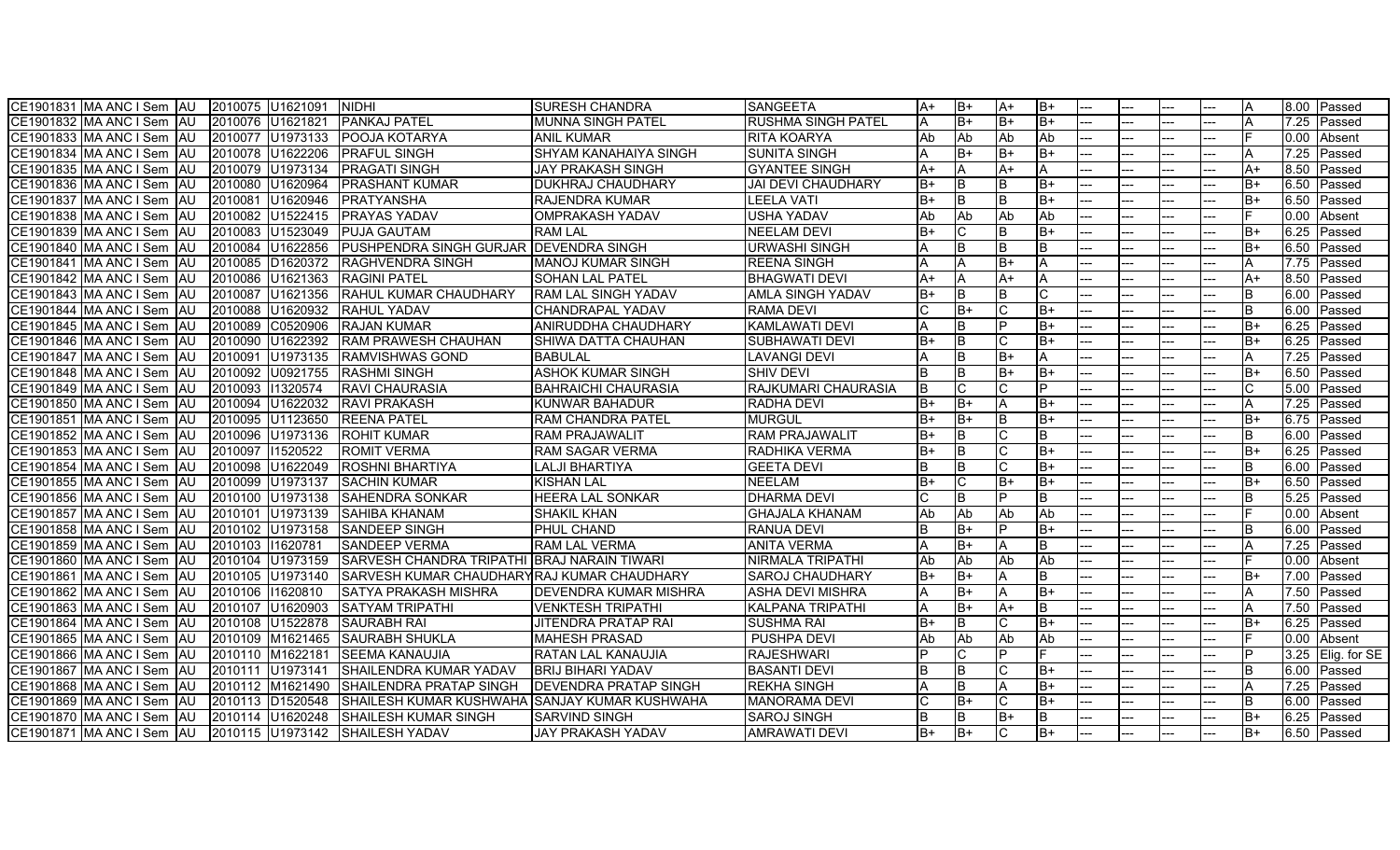| CE1901872 MA ANC I Sem   AU   2010116   U1520849 SHALINI DWIVEDI |                  |                  |                                | <b>DINESH DWIVEDI</b>        | <b>ISARITA DWIVEDI</b>  |      | IA.      |     |      |       |     |  | ΙA       |      | 8.00 Passed       |
|------------------------------------------------------------------|------------------|------------------|--------------------------------|------------------------------|-------------------------|------|----------|-----|------|-------|-----|--|----------|------|-------------------|
| CE1901873 MA ANC I Sem   AU   2010117   U1973143                 |                  |                  | <b>SHANI MISHRA</b>            | <b>BRIJESH KUMAR MISHRA</b>  | <b>SHANTI DEVI</b>      | Ab   | IA.      | A+  | A    | ---   |     |  | lB+      |      | 6.25 Elig. for SE |
| CE1901874 MA ANC I Sem<br><b>AU</b>                              |                  | 2010118 U0722505 | <b>SHIV PRATAP SINGH</b>       | <b>SAMAR SINGH</b>           | <b>MAINA DEVI</b>       | Ab   | Ab       | Ab  | Ab   |       |     |  |          |      | 0.00 Absent       |
| CE1901875 MA ANC I Sem<br><b>AU</b>                              |                  | 2010119 U1521016 | <b>ISHIVAM KUMAR</b>           | RAVINDRA PRATAP SINGH        | <b>SHAKUNTALA DEVI</b>  |      | lΒ       | Ab  |      |       |     |  | <b>D</b> | 4.00 | Elig. for SE      |
| CE1901876 MA ANC I Sem<br><b>AU</b>                              | 2010120 U1620503 |                  | <b>ISHIVAM SHUKLA</b>          | UMESH KUMAR SHUKLA           | <b>SHASHI SHUKLA</b>    |      | IB+      |     | $B+$ | ---   | --- |  |          | 7.50 | <b>IPassed</b>    |
| CE1901877 MA ANC I Sem<br><b>AU</b>                              | 2010121          | 11620881         | <b>ISHIVAM VERMA</b>           | <b>VINOD KUMAR VERMA</b>     | <b>SUNITA DEVI</b>      |      | <b>D</b> |     |      | ---   |     |  | P        | 3.25 | Elig. for SE      |
| CE1901878 MA ANC I Sem<br><b>AU</b>                              | 2010122 U1620083 |                  | <b>SHIVANSHI RAJ NIGAM</b>     | <b>SAJJAN KUMAR</b>          | <b>SUMAN RAJ</b>        |      | İΒ       | B+  | $B+$ |       |     |  | lB+      | 7.00 | Passed            |
| CE1901879 MA ANC I Sem<br><b>IAU</b>                             |                  | 2010123 U1973144 | SHRICHANDRA BHARTIYA           | <b>RAM LAKHAN</b>            | <b>KUSUM DEVI</b>       | $B+$ | IB.      |     | B.   |       |     |  | lB.      | 5.75 | Passed            |
| CE1901880 MA ANC I Sem<br>l AU                                   | 2010124          | U1973145         | <b>SHUBHAM JAYASWAL</b>        | NAGENDRA JAYASWAL            | REKHA JAYASWAL          | $B+$ | lB+      |     | B    | $---$ |     |  | lB+      | 6.25 | Passed            |
| CE1901881 MA ANC I Sem<br>IAU                                    | 2010125 U1973146 |                  | <b>ISHUBHAM KUMAR SINGH</b>    | RAVINDRA KUMAR SINGH         | <b>SUDHARA DEVI</b>     | B+   | B+       | B+  | B    |       |     |  | lB+      | 6.75 | Passed            |
| CE1901882 MA ANC I Sem<br>IAU.                                   | 2010126 U1973147 |                  | <b>ISHWETANK YADAV</b>         | PHULESH CHANDRA YADAV        | LALATI DEVI             |      | IB+      |     | $B+$ |       |     |  |          | 7.50 | Passed            |
| CE1901883 MA ANC I Sem AU                                        | 2010127 U1973148 |                  | <b>SHYAMSUNDAR</b>             | <b>RAMASHANKAR</b>           | <b>RAMGYANI DEVI</b>    | $B+$ | ΙB       |     | в    | ---   |     |  | ΙB       | 6.00 | Passed            |
| CE1901884 MA ANC I Sem AU                                        |                  | 2010128 U1973149 | SIDDHARTHA KUMAR YADAV         | <b>LAVKUSH</b>               | <b>BHANA DEVI</b>       | $B+$ | lB.      | B+  | B+   |       |     |  | lB+      | 6.75 | Passed            |
| CE1901885 MA ANC I Sem AU                                        | 2010129 J1620804 |                  | <b>SNEHA OJHA</b>              | <b>BALESHWAR OJHA</b>        | <b>LALITA OJHA</b>      | B+   | IB+      | IB+ | $B+$ |       |     |  | lB+      | 7.00 | Passed            |
| CE1901886 MA ANC I Sem<br>IAU                                    | 2010130 U1973150 |                  | <b>SONU YADAV</b>              | <b>JITENDRA SINGH YADAV</b>  | <b>RITA DEVI</b>        | B+   | lB+      |     | B    | ---   |     |  | lB+      | 7.00 | Passed            |
| CE1901887 IMA ANC I Sem<br><b>AU</b>                             | 2010131 U1622334 |                  | <b>ISUNEEL YADAV</b>           | NANDLAL YADAV                | <b>VIMALA DEVI</b>      | B+   | IB+      |     |      |       |     |  |          | 7.50 | Passed            |
| CE1901888 IMA ANC I Sem<br>IAU.                                  | 2010132 U1973151 |                  | <b>SURAJ AGRAHARI</b>          | JAY NARAYAN AGRAHARI         | URMILA DEVI             | B+   | IB+      |     | B+   |       |     |  |          | 7.25 | Passed            |
| CE1901889 MA ANC I Sem<br><b>AU</b>                              | 2010133          | 11221115         | <b>SURAJ KUMAR MISHRA</b>      | <b>ASHOK KUMAR MISHRA</b>    | <b>LAXMI DEVI</b>       | Ab   | Ab       | Ab  | Ab   | ---   |     |  |          | 0.00 | Absent            |
| CE1901890 MA ANC I Sem<br><b>IAU</b>                             | 2010134          | U1622014         | <b>SURAJ SAROJ</b>             | <b>GOPI CHANDRA SAROJ</b>    | <b>REKHA</b>            | $B+$ | $B+$     | lB+ | А    |       |     |  |          | 7.25 | Passed            |
| CE1901891 MA ANC I Sem<br>IAU.                                   | 2010135          | J1620840         | <b>SWARIKA YADAV</b>           | KAMLESHWAR PRASAD YADAV      | <b>SARITA YADAV</b>     | $B+$ | IB+      |     |      |       |     |  | lB+      | 7.00 | Passed            |
| CE1901892 MA ANC I Sem<br>IAU                                    | 2010136 D1620899 |                  | <b>SWATI SHARMA</b>            | <b>RAJ KUMAR SHARMA</b>      | <b>SUMAN SHARMA</b>     |      | A        | A+  | B+   |       |     |  |          | 8.00 | Passed            |
| CE1901893 IMA ANC I Sem<br><b>JAU</b>                            | 2010137 U1973152 |                  | <b>UJJAWAL JAISWAL</b>         | <b>GIRIJESH KUMAR GUPTA</b>  | <b>SANGEETA DEVI</b>    | B+   | IB.      |     | B    |       |     |  | IB.      | 6.00 | Passed            |
| AU<br>CE1901894 MA ANC I Sem                                     | 2010138 U1973153 |                  | UTKARSH DUBEY                  | RAM ASHISH DUBEY             | <b>RAM ASHISH DUBEY</b> | B+   | lB+      | IB+ | B+   |       |     |  | lB+      | 7.00 | Passed            |
| CE1901895 MA ANC I Sem<br>AU                                     |                  |                  | 2010139 M1621764 UTKARSH SINGH | SANJAY KUMAR SINGH           | NIRMALA DEVI            | B+   | IС       | IB+ | D    | ---   |     |  | ΙB       | 5.75 | Passed            |
| CE1901896 MA ANC I Sem<br>IAU                                    | 2010140 U1621497 |                  | <b>VANDANA SINGH</b>           | <b>RAM BAHADUR SINGH</b>     | <b>SARITA DEVI</b>      |      | IB.      | B+  | $B+$ |       |     |  | lB+      | 7.00 | Passed            |
| ICE1901897 IMA ANC I Sem<br>IAU                                  | 2010141 U1620213 |                  | <b>VIJAYA RAI</b>              | <b>AJIT KUMAR RAI</b>        | <b>ARCHU RAI</b>        |      | <b>B</b> |     | B.   | ---   |     |  |          | 5.00 | Passed            |
| CE1901898 IMA ANC I Sem<br><b>IAU</b>                            | 2010142 U1973154 |                  | <b>VIKAS PATEL</b>             | <b>RAKESH PATEL</b>          | <b>KAMLESH PATEL</b>    |      | lΒ       | Ab  | B+   |       |     |  | ΙB.      | 5.25 | Elig. for SE      |
| CE1901899 MA ANC I Sem<br>IAU                                    | 2010143 U1621491 |                  | <b>VIPIN KUMAR YADAV</b>       | <b>RAM NARESH YADAV</b>      | SHIMALA DEVI            | lB.  | IС       |     | B    |       |     |  | lB.      | 5.50 | Passed            |
| CE1901900 MA ANC I Sem<br><b>AU</b>                              | 2010144 U1973155 |                  | <b>VIPIN KUMAR YADAV</b>       | RAJARAM YADAV                | <b>CHANDRAWATI DEVI</b> | $B+$ |          |     | B+   |       |     |  |          | 7.50 | Passed            |
| CE1901901 MA ANC I Sem<br><b>AU</b>                              | 2010145 U1521123 |                  | <b>VISHAL SINGH</b>            | <b>BABBAN SINGH</b>          | <b>RENU SINGH</b>       | B+   | B+       | A+  | B+   | ---   |     |  |          | 7.50 | Passed            |
| CE1901902 MA ANC I Sem<br>IAU                                    | 2010146 U1622087 |                  | <b>VIVEK SONKAR</b>            | <b>AJAY SONKAR</b>           | <b>SEEMA</b>            | $B+$ | IB.      |     | B.   |       |     |  | IB.      | 6.00 | Passed            |
| CE1901903 IMA ANC I Sem<br><b>AU</b>                             | 2010147 U1973156 |                  | <b>VIVEK YADAV</b>             | OM PRAKASH YADAV             | <b>SUNITA DEVI</b>      | $B+$ | İΒ       |     |      |       |     |  | B.       | 5.75 | Passed            |
| CE1901904 MA ANC I Sem<br><b>AU</b>                              | 2010148 U1973157 |                  | YUGPRAKASH                     | <b>BACHAU RAM</b>            | NIRMALA DEVI            | B+   | lΒ       | B+  | B+   |       |     |  | lB+      | 6.75 | Passed            |
| CE1901905 MA ANC I Sem<br><b>AU</b>                              | 2010149 U1622459 |                  | <b>ZIAULLAH ANSARI</b>         | SANAULLAH ANSARI             | <b>OBAIDA BANO</b>      | B+   | $ B+$    | A+  | B    |       |     |  |          | 7.25 | Passed            |
| CE1901741 MA ANC I Sem ADC 2010251 D1620176                      |                  |                  | <b>AYUSH MISHRA</b>            | <b>ASHWANI MISHRA</b>        | DABHI DHARAWARA         |      | lB.      |     | $B+$ | ---   |     |  | lB+      | 6.75 | Passed            |
| CE1901742 MA ANC I Sem ADC 2010252 JJ1620115                     |                  |                  | <b>IDEVANSHI SHUKLA</b>        | <b>DEVENDRA SHUKLA</b>       | <b>KALPANA SHUKLA</b>   | A+   | IB+      |     | A    |       |     |  |          | 7.25 | Passed            |
| CE1901745 MA ANC I Sem ADC 2010253 D1220337                      |                  |                  | <b>DEVENDRA KUMAR</b>          | <b>KAMLA KANT</b>            | <b>KRISHNA DEVI</b>     | R    | P        |     | B+   | ---   |     |  | IC       | 4.25 | Elig. for SE      |
| CE1901749 MA ANC I Sem ADC 2010254 D1973001                      |                  |                  | <b>DHEERAJ KUMAR JAISWAL</b>   | <b>RAM JATAN JAISWAL</b>     | SHAKUNTALA DEVI         | $B+$ | $B+$     |     | B+   | ---   |     |  | B+       | 6.25 | Passed            |
| CE1901748 MA ANC I Sem ADC 2010255 D1420243                      |                  |                  | <b>DOST MOHD</b>               | <b>MAHMOOD AHMAD</b>         | <b>WASEEMA BEGUM</b>    | Ab   | Ab       | Ab  | Ab   |       |     |  |          | 0.00 | Absent            |
| CE1901756 MA ANC I Sem ADC 2010256 D1973002                      |                  |                  | <b>IKARTIKEY SINGH</b>         | <b>VIRENDRA PRATAP SINGH</b> | <b>KALPANA SINGH</b>    | B    | lC.      |     | B.   |       |     |  | IΒ       | 5.50 | Passed            |
| CE1901744 MA ANC I Sem ADC 2010257 JJ1620205                     |                  |                  | <b>IKIRTI KESARWANI</b>        | KAILASH CHANDRA KESARWANI    | <b>ISADHNA DEVI</b>     |      | IB+      |     | B+   | $---$ | --- |  | IB+      |      | 7.00 Passed       |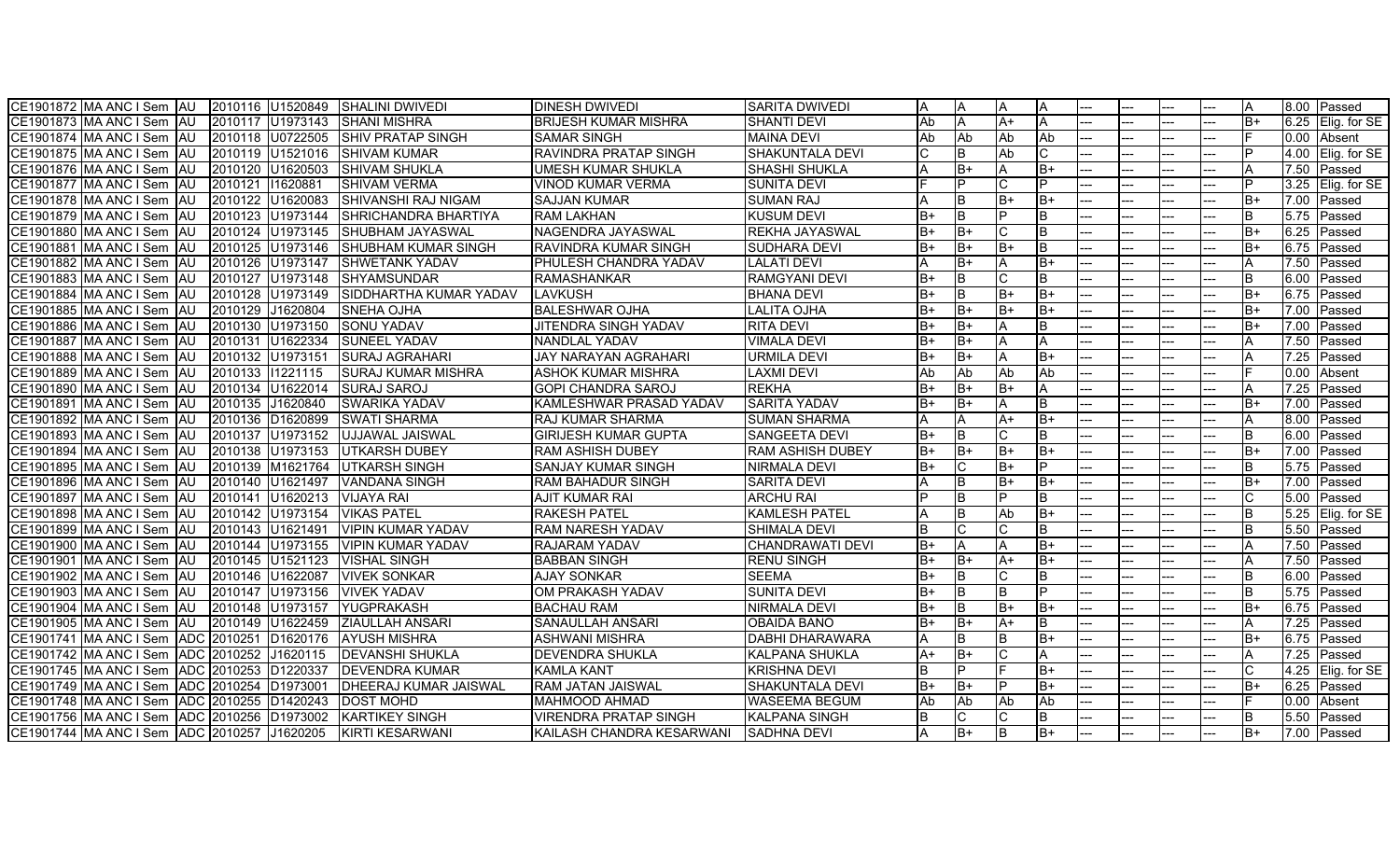| CE1901750 MA ANC I Sem ADC 2010258 U1622406 KUMARI BEENA       |                              | Y.S. CHAUHAN                   | <b>RADHIKA</b>          | B+   |              | IB+        | ΙA              |                              |     |      |      |      | 7.50 Passed              |
|----------------------------------------------------------------|------------------------------|--------------------------------|-------------------------|------|--------------|------------|-----------------|------------------------------|-----|------|------|------|--------------------------|
| CE1901753 MA ANC I Sem ADC 2010259 U1622422                    | <b>KUMARI HEMA</b>           | Y.S. CHAUHAN                   | <b>RADHIKA</b>          |      | lB+          |            | $\overline{B+}$ | $\qquad \qquad \textbf{---}$ | --- |      | IB+  |      | 7.00 Passed              |
| CE1901752 MA ANC I Sem ADC 2010260 D1620282                    | <b>MANISH PATHAK</b>         | <b>MUKUND PATHAK</b>           | <b>KUMUD PATHAK</b>     |      | $B+$         |            | A               |                              |     |      |      |      | $\overline{7.75}$ Passed |
| CE1901743 MA ANC I Sem ADC 2010261 D1973003                    | <b>PREETAM UPADHYAY</b>      | <b>DEVI SHANKER UPADHYAY</b>   | <b>MAMTA UPADHYAY</b>   |      | B+           |            |                 |                              |     |      |      |      | 7.75 Passed              |
| CE1901747 MA ANC I Sem ADC 2010262 S1620396                    | <b>IPRIYA NISHAD</b>         | <b>IMANOHAR LAL NISHAD</b>     | <b>SUMITRA DEVI</b>     | ΙB.  | lB+          | lB+        | lB+             | $---$                        | --- | $--$ | lB+  | 6.75 | Passed                   |
| ADC 2010263 D1420502<br>CE1901754 IMA ANC I Sem                | <b>IRAJENDRA PAL</b>         | <b>RAM BHAWAN</b>              | <b>FOOL KALI</b>        | B    |              |            | B+              | ---                          | --- |      | B    |      | $\overline{5.75}$ Passed |
| CE1901751 MA ANC I Sem ADC 2010264 D1620846                    | <b>SAMRIDHI GUPTA</b>        | <b>KULDEEP GUPTA</b>           | <b>KANCHAN GUPTA</b>    |      | $B+$         |            |                 |                              |     |      | $B+$ | 7.00 | Passed                   |
| CE1901755 MA ANC I Sem ADC 2010265 M1321378 SANGEETA MISHRA    |                              | <b>CHOLA RAMA MISHRA</b>       | <b>KALAWATI MISHRA</b>  | Ab   | Ab           | <b>Ab</b>  | Ab              | ---                          | --- |      |      | 0.00 | Absent                   |
| CE1901746 MA ANC I Sem ADC 2010266 D1620892                    | <b>SUJEETA GUPTA</b>         | RAMESHWAR PRASAD GUPTA         | URMILA DEVI             | B    | <sub>B</sub> | $B+$       | ΙB              | ---                          | --- |      | $B+$ | 6.25 | Passed                   |
| CE1901740 MA ANC I Sem ADC 2010267 D1620902                    | <b>ITUHINA KARMAKAR</b>      | <b>IGURUPAD KARMAKAR</b>       | <b>MAIYANA KARMAKAR</b> | $A+$ | $A+$         |            |                 |                              |     |      | A+   | 8.50 | <b>Passed</b>            |
| CE1901940 MA ANC I Sem CMP 2010301 M1320047                    | <b>JADITYA PRATAP SINGH</b>  | <b>KRISHNA SINGH</b>           | GEETA SINGH             | lB+  | lB+          |            | lB+             | ---                          | --- |      | IB+  |      | 6.75 Passed              |
| CE1901948 MA ANC I Sem CMP 2010302 M1973001                    | <b>AMITESH MANI TRIPATHI</b> | <b>KRISHNA MNAI TRIPATHI</b>   | URMILA DEVI             |      |              |            | Ab              | ---                          | --- |      |      |      | 5.25 Elig. for SE        |
| CE1901945 MA ANC I Sem CMP 2010303 M1410076 ANAMIKA PAL        |                              | <b>GYAN PRAKASH</b>            | <b>SARASWATI DEVI</b>   |      | B            | lB+        |                 |                              |     |      |      |      | 7.25 Passed              |
| CE1901949 MA ANC I Sem CMP 2010304 M1973002 ANITA DEVI         |                              | <b>BHAL CHANDRA</b>            | <b>VITANIYA DEVI</b>    | B+   | IС           | IB+        | IB+             | ---                          |     |      | $B+$ |      | 6.50 Passed              |
| CE1901912 MA ANC I Sem CMP 2010305 M1973003                    | <b>ANKIT GIRI</b>            | <b>RAJESH GIRI</b>             | <b>LAXMI GIRI</b>       | B+   | D            |            | B+              | ---                          |     |      | B.   |      | $\overline{5.75}$ Passed |
| CE1901916 MA ANC I Sem CMP 2010306 M1973004                    | <b>ARJUN RAI</b>             | <b>BRIJESH KUMAR RAI</b>       | <b>BABITA RAI</b>       |      |              |            | $A+$            |                              |     |      |      | 7.75 | <b>I</b> Passed          |
| CE1901931 MA ANC I Sem CMP 2010307 U1321863                    | <b>ASHUTOSH KUMAR</b>        | <b>VIRENDRA KUMAR</b>          | SHBARI DEVI             | Ab   | lAb          | <b>IAb</b> | Ab              | ---                          | --- |      |      | 0.00 | Absent                   |
| CE1901936 MA ANC I Sem CMP 2010308 M1973005                    | <b>ASHWANI KUMAR</b>         | <b>DHARMPAL</b>                | <b>SAVITRI DEVI</b>     |      |              |            | B               | ---                          |     |      |      |      | 5.50 Passed              |
| CE1901950 MA ANC I Sem CMP 2010309 M1620493                    | <b>ATUL SHARMA</b>           | <b>MANOJ KUMAR SHARMA</b>      | PUSHPA SHARMA           | Ab   | Ab           | <b>Ab</b>  | Ab              |                              |     |      |      | 0.00 | Absent                   |
| CE1901942 MA ANC I Sem CMP 2010310 M1973006                    | <b>AVANEESH PANDEY</b>       | <b>RAVINDRA PANDEY</b>         | <b>REETA DEVI</b>       | B+   |              | lB+        | B+              | ---                          |     |      | $B+$ |      | $6.75$ Passed            |
| CE1901947 MA ANC I Sem CMP 2010311 M1973007                    | <b>AVINASH</b>               | <b>RAMCHARAN</b>               | <b>MADHURI DEVI</b>     | $B+$ |              |            | B               | ---                          | --- |      | B.   |      | 6.00 Passed              |
| CE1901943 MA ANC I Sem CMP 2010312 M1973008                    | <b>DIKSHA KESARWANI</b>      | <b>RAM BABU KESARWANI</b>      | <b>KUSUM DEVI</b>       | B+   | lB+          |            | B+              |                              |     |      | $B+$ |      | 6.75 Passed              |
| CE1901906 MA ANC I Sem CMP 2010313 M1973009                    | <b>DIVYANSHU SINGH</b>       | <b>RUKMANI RAMAN SINGH</b>     | <b>NEELAM SINGH</b>     |      | $B+$         | lB+        | B+              | $\qquad \qquad \textbf{---}$ | --- |      |      | 7.25 | Passed                   |
| CE1901927 MA ANC I Sem CMP 2010314 M1973010                    | <b>INDIRA KESHARI</b>        | <b>RAJENDRA KESHARI</b>        | <b>USHA DEVI</b>        | A+   | A+           |            | A               |                              |     |      | A+   | 8.50 | Passed                   |
| CE1901915 MA ANC I Sem CMP 2010315 U1522052                    | <b>JYOTI</b>                 | <b>SUNIL KUMAR</b>             | <b>ANITA DEVI</b>       |      | A+           | lA+        | IA.             | ---                          | --- |      | $A+$ |      | 8.50 Passed              |
| CE1901924 MA ANC I Sem CMP 2010316 U1522700                    | KAJAL                        | <b>IPREM CHANDRA</b>           | <b>SANGEETA DEVI</b>    |      | B+           | B+         | B               | ---                          |     |      | $B+$ | 7.00 | <b>I</b> Passed          |
| CE1901907 MA ANC I Sem CMP 2010317 M1973011                    | KM SHALU PANDEY              | <b>IRAJESH KUMAR PANDEY</b>    | <b>SUDHA PANDEY</b>     |      |              | lB+        | A               | ---                          |     |      |      | 7.75 | Passed                   |
| CE1901914 MA ANC I Sem CMP 2010318 M1973026                    | KUNWAR VIKRANT SOMVANS       | OM PRAKASH SINGH               | <b>SUDHA SINGH</b>      | Ab   | <b>Ab</b>    | <b>Ab</b>  | Ab              |                              |     |      |      |      | $\overline{0.00}$ Absent |
| CE1901921 MA ANC I Sem CMP 2010319 U1875298                    | <b>MANISHA NAND DHUSIA</b>   | <b>AJAY PRAKASH DHUSIA</b>     | <b>ANJU DHUSIA</b>      |      | B+           |            | B+              | ---                          |     |      |      | 7.50 | Passed                   |
| CE1901908 MA ANC I Sem CMP 2010320 M1620863                    | <b>MAYANK YADAV</b>          | <b>VIJAY KUMAR SINGH YADAV</b> | <b>ASHA DEVI</b>        |      | $B+$         |            | B+              | $\qquad \qquad \textbf{---}$ | --- |      |      |      | 7.50 Passed              |
| CE1901944 MA ANC I Sem CMP 2010321 M1973012                    | MEHVARSH ANAND               | <b>VIJAY ANAND</b>             | <b>SUNITA ANAND</b>     |      | R.           | lB+        | ΙB              |                              |     |      | $B+$ |      | 6.75 Passed              |
| CMP 2010322 M1620911<br>CE1901934 MA ANC I Sem                 | <b>IMOHD SHAHIL KHAN</b>     | <b>IQBAL AHMED</b>             | <b>MAHTAB BEGAM</b>     | $B+$ | $B+$         | lB+        | B+              | ---                          |     |      | $B+$ | 7.00 | Passed                   |
| CE1901926 MA ANC I Sem CMP 2010323 M1622101                    | <b>MONU AGRAHARI</b>         | <b>SURYA NARAYAN AGRAHARI</b>  | <b>SUMAN DEVI</b>       |      |              | B+         |                 |                              |     |      |      | 7.75 | Passed                   |
| CE1901932 MA ANC I Sem CMP 2010324 M1220766                    | NEERAJ PANDEY                | MUNNA LAL PANDEY               | <b>SUMAN PANDEY</b>     | ΙB.  | lB+          |            | $B+$            | $---$                        | --- |      | B+   | 6.50 | Passed                   |
| CE1901919 MA ANC I Sem CMP 2010325 U1622811                    | <b>NIKITA PATEL</b>          | <b>GURUDEEN PATEL</b>          | <b>SUMAN PATEL</b>      |      | $A+$         |            |                 | ---                          |     |      | $A+$ | 8.25 | Passed                   |
| CE1901925 MA ANC I Sem CMP 2010326 M1973013 PAVAN KUMAR PATEL  |                              | <b>RAM KAILASH PATEL</b>       | <b>NIRJALA</b>          | B+   | lB.          | IB+        | IC.             |                              |     |      | B+   |      | 6.25 Passed              |
| CE1901918 MA ANC I Sem CMP 2010327 M1973014                    | <b>IPOOJA MISHRA</b>         | <b>OM PRAKASH MISHRA</b>       | <b>MANJU MISHRA</b>     | A+   |              | IB+        | A               | ---                          | --- |      |      |      | $\overline{8.00}$ Passed |
| CE1901917 MA ANC I Sem CMP 2010328 D1620802                    | <b>POOJA SAROJ</b>           | <b>AVADH BIHARI</b>            | <b>GEETA DEVI</b>       | $B+$ | $B+$         |            |                 | ---                          |     |      |      | 7.50 | Passed                   |
| CE1901951 MA ANC I Sem CMP 2010329 M1973015 PRAGYA ARYA        |                              | <b>AJAY KUMAR</b>              | USHA DEVI               |      | A+           | ΙA+        |                 |                              |     |      | A+   | 8.50 | Passed                   |
| CE1901938 MA ANC I Sem CMP 2010330 M1973016 PRAMOD VERMA       |                              | LAKSHMI VERMA                  | <b>SHYAMKALI VERMA</b>  | А    |              |            | IA.             | $---$                        | --- |      |      | 8.00 | Passed                   |
| CE1901911 MA ANC I Sem CMP 2010331 M1621167 RAJANEESH TRIPATHI |                              | <b>KULDEEP TRIPATHI</b>        | <b>MANORAM DEVI</b>     | D    | IB+          |            | IB+             | $---$                        | --- | ---  | IB+  |      | 6.50 Passed              |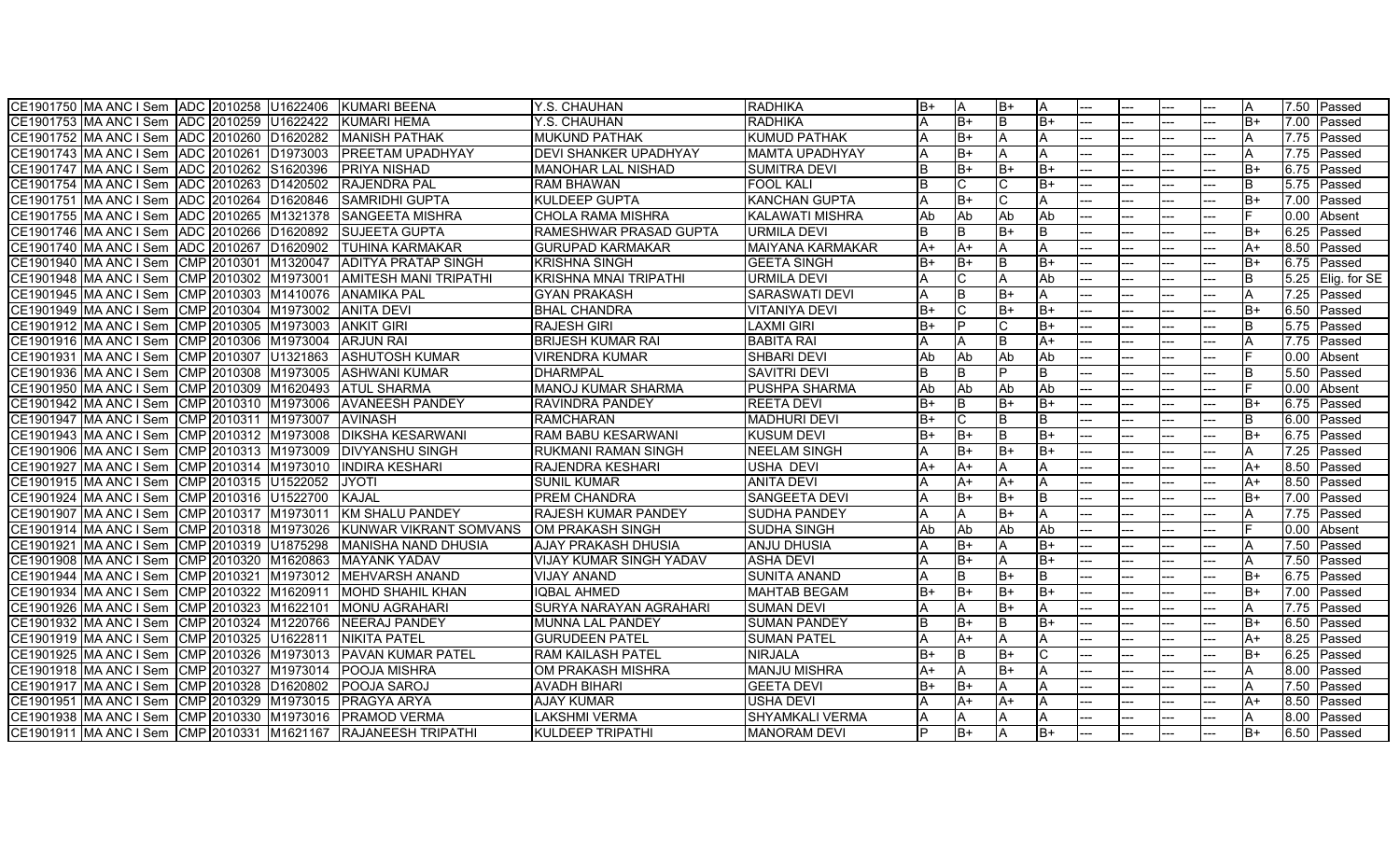| CE1901928 MA ANC I Sem CMP 2010332 M1973017 RAJANI DUBEY |                  |             |                      |                                                                 | <b>IBRIJESH DUBEY</b>         | <b>MAMTA DEVI</b>           | A        | ΙA           |           | IB+             |       |     |     |      | 7.75 | Passed       |
|----------------------------------------------------------|------------------|-------------|----------------------|-----------------------------------------------------------------|-------------------------------|-----------------------------|----------|--------------|-----------|-----------------|-------|-----|-----|------|------|--------------|
| CE1901933 MA ANC I Sem CMP 2010333 M1973018 RINKI RAWAT  |                  |             |                      |                                                                 | <b>UMESH CHANDRA RWAT</b>     | <b>ASHA</b>                 | $B+$     | l B          | B+        | $\overline{B+}$ | $---$ |     |     | $B+$ | 6.75 | Passed       |
| CE1901909 MA ANC I Sem CMP 2010334 M1973019 RINKY YADAV  |                  |             |                      |                                                                 | <b>VIJAY BAHADUR YADAV</b>    | <b>SUSHILA DEVI</b>         | B+       | lB+          |           | A               |       |     |     |      | 7.50 | Passed       |
| CE1901929 MA ANC I Sem                                   |                  |             |                      | CMP 2010335 M1973020 RUBI BHARTIYA                              | <b>RAKESH KUMAR</b>           | <b>SHASHI DEVI</b>          | B+       | B            | B+        | lΒ              |       |     |     | В+   | 6.50 | Passed       |
|                                                          |                  |             |                      | CE1901935 MA ANC I Sem CMP 2010336 M1621522 SHANKAR SARAN YADAV | <b>CHANDRAKANT SINGH</b>      | <b>VIDHYA DEVI</b>          | lB.      | lB.          |           | lB.             |       |     |     |      | 4.50 | Elig. for SE |
| CE1901937 MA ANC I Sem                                   |                  |             | CMP 2010337 M1521031 | <b>SHAURYA SONKAR</b>                                           | <b>DILIP SONKAR</b>           | <b>RENU SONKAR</b>          | Ab       | <b>Ab</b>    | Ab        | Ab              |       |     |     |      | 0.00 | Absent       |
| CE1901946 MA ANC I Sem                                   |                  |             |                      | CMP 2010338 M1621522 SHIV KUMAR YADAV                           | <b>BHOLA NATH YADAV</b>       | <b>RANI DEVI</b>            |          |              |           |                 |       |     |     |      | 5.00 | Passed       |
| CE1901910 MA ANC I Sem                                   |                  |             | CMP 2010339 M1973161 | <b>SHIVALI SHARMA</b>                                           | <b>VIJAY KUMAR SHARMA</b>     | <b>USHA SHARMA</b>          | <b>B</b> | $B+$         |           | lB.             |       |     |     | B.   | 6.00 | Passed       |
| CE1901923 MA ANC I Sem                                   |                  | CMP 2010340 | J1620432             | <b>SHRADDHA MISHRA</b>                                          | MAHESH NARAYAN MISHRA         | <b>APARNA MISHRA</b>        | B+       | <sub>B</sub> |           | lΒ              |       |     |     | B+   | 6.75 | Passed       |
| CE1901939 IMA ANC I Sem                                  |                  |             | CMP 2010341 A1620171 | <b>ISHREEYA YADAV</b>                                           | <b>KISHAN LAL YADAV</b>       | ISUNITA YADAV               | lB+      | $A+$         | A+        | ΙA              |       |     |     | A+   | 8.25 | Passed       |
| CE1901952 MA ANC I Sem CMP 2010342 M1973021              |                  |             |                      | <b>ISHUBHAM PANDAY</b>                                          | SATYA PRAKASH PANDAY          | <b>KAMLA PANDAY</b>         | $B+$     | lB+          |           | lB+             |       |     |     |      | 7.25 | Passed       |
|                                                          |                  |             |                      | CE1901913 MA ANC I Sem CMP 2010343 M1973022 SHUBHAM SINGH       | IISHWAR JI SINGH              | <b>VIBHA SINGH</b>          |          | B            |           | ΙB              |       |     |     | B    | 5.75 | Passed       |
| CE1901941 MA ANC I Sem CMP 2010344 M1973023              |                  |             |                      | <b>SHUBHAM TIWARI</b>                                           | KAMLESH NARAYAN TIWARI        | <b>ANITA DEVI</b>           | B+       | $B+$         |           | IΑ              |       |     |     |      | 7.50 | Passed       |
| CE1901930 MA ANC I Sem CMP 2010345 M1973024              |                  |             |                      | <b>ISURBHI</b>                                                  | <b>RAMESH CHANDRA</b>         | SHEFALI                     |          |              |           | IB+             |       |     |     |      | 7.75 | Passed       |
| CE1901920 MA ANC I Sem CMP 2010346 J1620844              |                  |             |                      | <b>SWATI MISHRA</b>                                             | <b>RAJEEV KUMAR MISHRA</b>    | <b>NISHA MISHRA</b>         | A+       | $A+$         |           | A               |       |     |     | A+   | 8.50 | Passed       |
| CE1901953 MA ANC I Sem                                   |                  |             | CMP 2010347 M1621765 | UTTAM UPADHYAY                                                  | <b>KRISHNA MOHAN UPADHYAY</b> | <b>SUSHAMA UPADHYAY</b>     |          | $B+$         | A+        | IB+             |       |     |     |      | 7.75 | Passed       |
| CE1901922 MA ANC I Sem                                   |                  |             | CMP 2010348 M1973025 | <b>UZMA ANSARI</b>                                              | <b>SHAH ALAM ANSARI</b>       | <b>ZAREENA</b>              | Ab       | Ab           | Ab        | Ab              |       |     |     |      | 0.00 | Absent       |
| CE1901954 MA ANC I Sem                                   |                  | ISD 2010371 | 11973001             | <b>ADITYA SHAHI</b>                                             | <b>KARAM CHANDRA SHAHI</b>    | <b>MANNI SHAHI</b>          |          |              |           | lB.             |       |     |     |      | 2.50 | Elig. for SE |
| CE1901955 MA ANC I Sem                                   |                  | ISD 2010372 | 11520073             | <b>AMAR RAJBHAR</b>                                             | <b>RAJ KUMAR</b>              | <b>GEETA DEVI</b>           | Ab       | B            |           | lB+             |       |     |     |      | 4.75 | Elig. for SE |
| CE1901993 MA ANC I Sem                                   | $\overline{ISD}$ | 2010373     | J1620056             | <b>ANSHIKA TIWARI</b>                                           | <b>MADHAV PRASAD TIWARI</b>   | <b>VEENA TIWARI</b>         | Ab       | Ab           | Ab        | Ab              |       |     |     |      | 0.00 | Absent       |
| CE1901986 MA ANC I Sem                                   |                  | ISD 2010374 | U1520714             | <b>ASHWANI SINGH</b>                                            | <b>RAJESH KUMAR SINGH</b>     | <b>RENU SINGH</b>           |          |              |           |                 |       |     |     |      | 4.75 | Passed       |
| CE1901956 MA ANC I Sem                                   | <b>ISD</b>       | 2010375     | M1521387             | <b>DEEKSHA PATEL</b>                                            | <b>TARA SINGH</b>             | <b>MANORAMA SINGH</b>       | Ab       | Ab           | Ab        | Ab              |       |     |     |      | 0.00 | Absent       |
| CE1901980 MA ANC I Sem                                   | <b>ISD</b>       | 2010376     | 11620306             | <b>DEVESH KUMAR YADAV</b>                                       | <b>PREM SHANKAR YADAV</b>     | <b>PRIYANKA DEVI</b>        | B+       |              |           | IB+             |       |     |     | B+   | 6.25 | Passed       |
| CE1901969 MA ANC I Sem                                   |                  | ISD 2010377 | 11620318             | <b>DHIRENDRA PRASAD DUBEY</b>                                   | KAPIL MUNI DUBEY              | <b>SUSHILA DEVI</b>         | B+       | $B+$         | B+        | lB+             |       |     |     | B+   | 7.00 | Passed       |
| CE1901984 MA ANC I Sem                                   |                  | ISD 2010378 | 11973002             | <b>HEMANT KUMAR</b>                                             | <b>KAILASH NATH</b>           | <b>SUMAN LATA</b>           | Ab       | Ab           | <b>Ab</b> | <b>Ab</b>       |       |     |     |      | 0.00 | Absent       |
| CE1901971 MA ANC I Sem                                   | $\overline{ISD}$ | 2010379     | J1520160             | <b>HINA SIDDIQUI</b>                                            | <b>ABDUL SATTAR</b>           | <b>SHABEENA</b>             | $B+$     | $B+$         | B+        | ΙA              |       |     |     |      | 7.25 | Passed       |
| CE1901992 MA ANC I Sem                                   | <b>ISD</b>       | 2010380     | J1620177             | JYOTI SINHA                                                     | <b>PREM PRAKASH SINHA</b>     | <b>VEENA SINHA</b>          | B+       | D            | B+        | IB+             |       |     |     | B+   | 6.25 | Passed       |
| CE1901989 MA ANC I Sem                                   | $\overline{SD}$  | 2010381     | J1620283             | <b>KHUSHBOO GAUR</b>                                            | SHIVCHANDER GAUR              | SANDHYA KASHYAP             |          | D            |           | ΙB              |       |     |     |      | 3.75 | Elig. for SE |
| CE1901991 MA ANC I Sem                                   | <b>ISD</b>       | 2010382     | J1420170             | <b>KM DIVYA MISHRA</b>                                          | <b>RAM CHANDRA MISHRA</b>     | <b>KUSUM DEVI</b>           | $B+$     | lB+          | B+        | A               |       |     |     |      | 7.25 | Passed       |
| CE1901990 MA ANC I Sem                                   |                  | ISD 2010383 | J1620262             | KM ISHA YADAV                                                   | <b>RAJESH KUMAR YADAV</b>     | <b>URMILA DEVI</b>          | R        | С            |           | lB+             |       |     |     |      | 6.00 | Passed       |
| CE1901994 MA ANC I Sem                                   | <b>ISD</b>       | 2010384     | 11620446             | <b>KM PRITI</b>                                                 | <b>AGYARAM</b>                | <b>PRATIBHA</b>             | lB.      | $B+$         | IB.       | lB+             |       |     |     | B+   | 6.50 | Passed       |
| CE1901972 MA ANC I Sem                                   | <b>ISD</b>       | 2010385     | 1620452              | KM PRIYANKA VISHWAKARMA                                         | <b>DINESH VISHWAKARMA</b>     | <b>ANITA DEVI</b>           |          |              | $A+$      | l A             |       |     |     | A+   | 8.25 | Passed       |
| CE1901968 MA ANC I Sem                                   | <b>ISD</b>       | 2010386     | J1620368             | KM RANJANA SHARMA                                               | SHAILESH KUMAR SHARMA         | <b>ANJU SHARMA</b>          |          |              |           | lΒ              |       |     |     |      | 5.75 | Passed       |
| CE1901965 MA ANC I Sem                                   | <b>ISD</b>       | 2010387     | 11973003             | KM SHWETA DEVI                                                  | <b>RAJESH KUMAR</b>           | <b>SARITA UPADHYAY</b>      | lB.      | $B+$         | $B+$      | ΙA              |       |     |     | B+   | 7.00 | Passed       |
| CE1901982 MA ANC I Sem                                   | <b>ISD</b>       | 2010388     | 11520323             | <b>KULDEEP SINGH</b>                                            | <b>HARVANSH SINGH</b>         | <b>VINITA SINGH</b>         |          |              | A+        | lB+             |       |     |     |      | 8.00 | Passed       |
| CE1901995 MA ANC I Sem                                   |                  | ISD 2010389 | 11973004             | <b>MONIKA GUPTA</b>                                             | <b>INDRAJEET GUPTA</b>        | <b>GEETA GUPTA</b>          | lB.      | ΙB           | B+        | lB+             |       |     |     | B+   | 6.50 | Passed       |
| CE1901973 MA ANC I Sem                                   |                  | ISD 2010390 | 11973005             | NANDINI SHRIVASTAV                                              | <b>AMIT KUMAR SHRIVASTAV</b>  | <b>KUSUM DEVI SHRIVASTA</b> | lв       |              |           | ΙA              |       |     |     | B+   | 6.25 | Passed       |
| CE1901957 MA ANC I Sem                                   | <b>ISD</b>       | 2010391     | J1520342             | NIHARIKA SHARMA                                                 | NARENDRA KUMAR SHARMA         | <b>MAMTA SHARMA</b>         | B+       | B            |           | IB+             |       |     |     | B+   | 6.50 | Passed       |
| CE1901979 MA ANC I Sem                                   | <b>ISD</b>       | 2010392     | U1622882             | NILAKSHI YADAV                                                  | <b>ASHOK KUMAR YADAV</b>      | <b>NEELAM DEVI</b>          | Ab       | Ab           | Ab        | Ab              |       |     |     |      | 0.00 | Absent       |
| CE1901966 MA ANC I Sem                                   | <b>ISD</b>       | 2010393     | 11620625             | <b>IPAWANESH TIWARI</b>                                         | IINDRENDRA KUMAR TIWARI       | <b>SUNITA TIWARI</b>        | IB.      |              |           | ΙB              |       |     |     | R    | 5.75 | Passed       |
| CE1901978 MA ANC I Sem ISD                               |                  |             | 2010394 M1420981     | <b>IPRABAL PRATAP SINGH</b>                                     | <b>INAGENDRA SINGH</b>        | <b>KAMINI SINGH</b>         |          |              |           |                 |       | --- | --- | B    | 5.25 | Passed       |